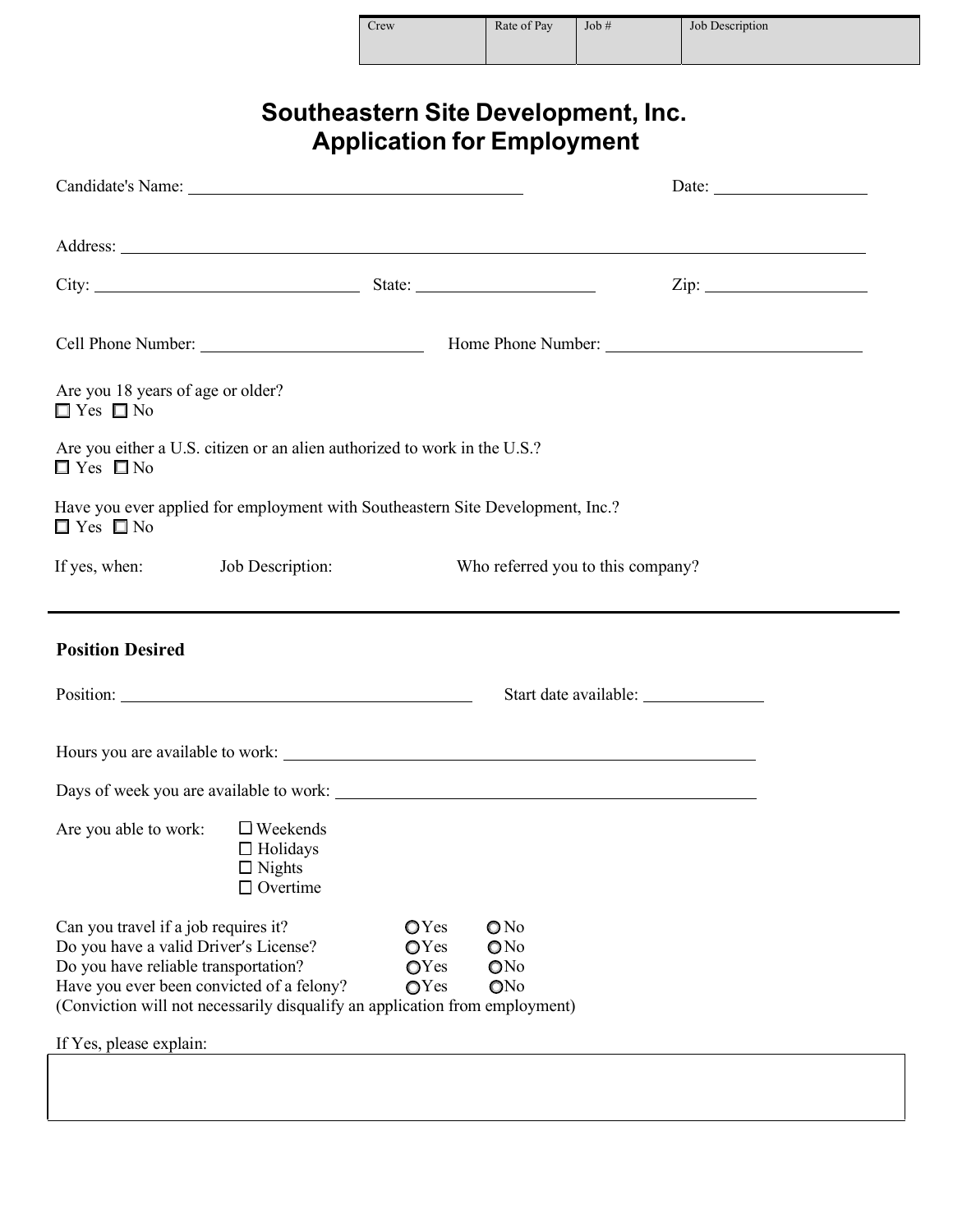## Work Experience

List the last 2 positions held below (Most recent first)

| <b>Dates</b> | <b>Employer's Name</b> | <b>Address</b> | <b>Phone</b> | <b>Job Title</b> | <b>Salary</b> | <b>Reason for Leaving</b> |
|--------------|------------------------|----------------|--------------|------------------|---------------|---------------------------|
|              |                        |                |              |                  |               |                           |
|              |                        |                |              |                  |               |                           |
|              |                        |                |              |                  |               |                           |
|              |                        |                |              |                  |               |                           |
|              |                        |                |              |                  |               |                           |
|              |                        |                |              |                  |               |                           |
|              |                        |                |              |                  |               |                           |

## For Field Positions

Do you have a CDL License?

| 1. Tractor Trailer                               |  | $Q$ Yes $Q$ No |
|--------------------------------------------------|--|----------------|
| 2. Tandem Dump                                   |  | $Q$ Yes $Q$ No |
| 3. Single Axle Dump                              |  | $Q$ Yes $Q$ No |
| 4. Service Truck (Hazardous Material) Q Yes Q No |  |                |

Can you operate any of the following equipment? (Please check one box per row)

| <b>Dozer</b>               | Finish Grade           | Rough Grade<br>□      | $\square$ No |  |
|----------------------------|------------------------|-----------------------|--------------|--|
| Loader                     | Finish Grade<br>$\Box$ | Rough Grade<br>$\Box$ | $\square$ No |  |
| <b>Scraper</b>             | Finish Grade           | Rough Grade<br>□      | $\square$ No |  |
| <b>Rubber Tire Backhoe</b> | Finish Grade           | $\Box$ Rough Grade    | $\square$ No |  |
| <b>Track Hoe</b>           | Finish Grade           | Rough Grade<br>П      | $\square$ No |  |
| <b>Motor Grader</b>        | Finish Grade           | Rough Grade<br>□      | $\square$ No |  |
| Compactor                  | Finish Grade           | Rough Grade<br>П.     | $\square$ No |  |

List any other qualifications or skills you might have in addition to those listed above: